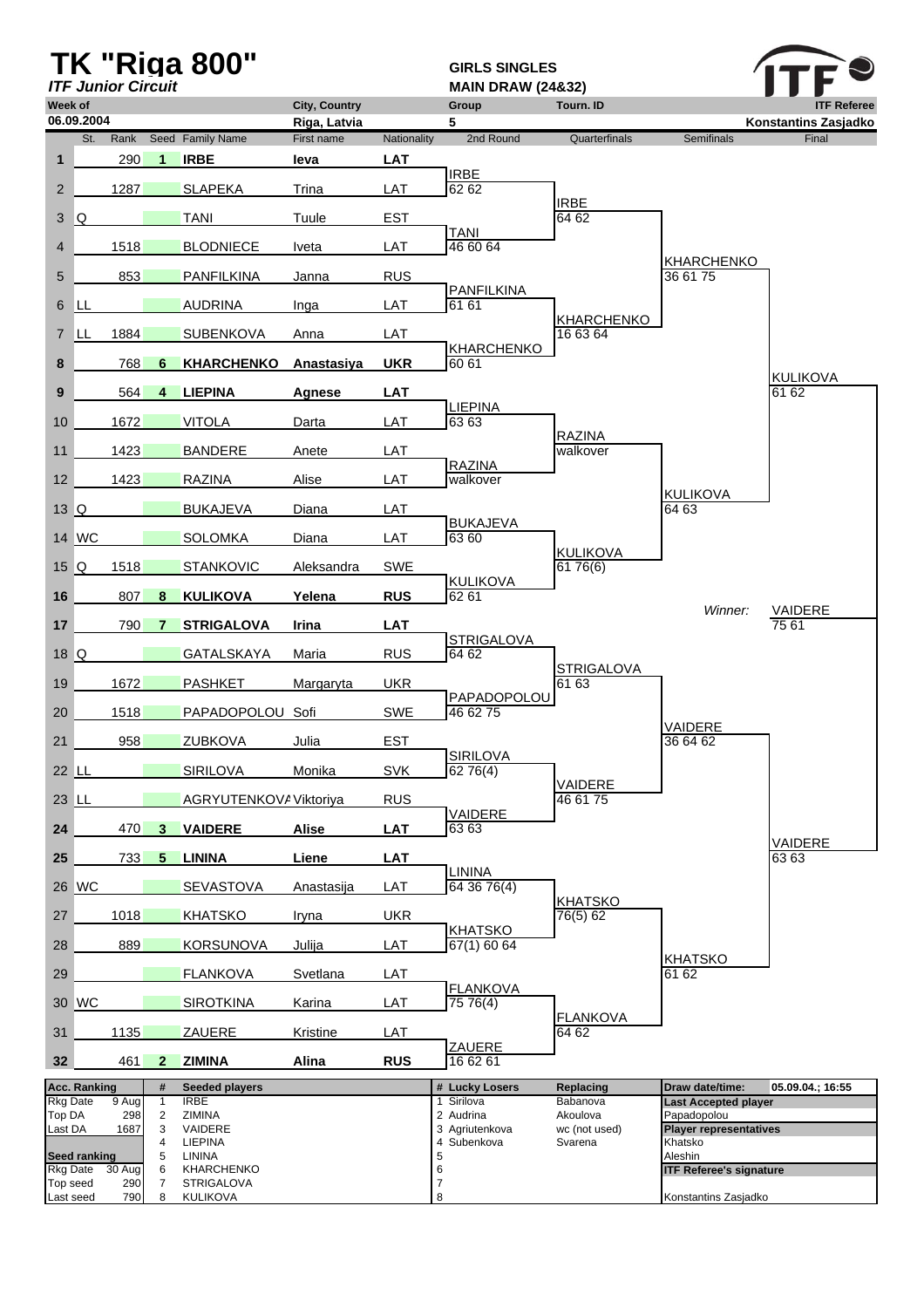|                       |                     | <b>ITF Junior Circuit</b> |                   | <b>TK "Riga 800"</b>               |                                      |                          | <b>BOYS SINGLES</b><br><b>MAIN DRAW (24&amp;32)</b> |                             |                                           |                                            |
|-----------------------|---------------------|---------------------------|-------------------|------------------------------------|--------------------------------------|--------------------------|-----------------------------------------------------|-----------------------------|-------------------------------------------|--------------------------------------------|
| Week of               | 06.09.2004          |                           |                   |                                    | <b>City, Country</b><br>Riga, Latvia |                          | Group<br>5                                          | <b>Tourn. ID</b>            |                                           | <b>ITF Referee</b><br>Konstantins Zasjadko |
|                       | St.                 | Rank                      |                   | Seed Family Name                   | First name                           | Nationality              | 2nd Round                                           | Quarterfinals               | <b>Semifinals</b>                         | Final                                      |
| $\mathbf{1}$          |                     | 256                       | $\mathbf 1$       | <b>BONDARENKO</b>                  | Vladyslav                            | <b>UKR</b>               | <b>BONDARENKO</b>                                   |                             |                                           |                                            |
| $\overline{2}$        |                     | 481                       |                   | <b>ZOPP</b>                        | Jurgen                               | <b>EST</b>               | 61 61                                               | <b>BONDARENKO</b>           |                                           |                                            |
| 3                     |                     | 608                       |                   | <b>MELIKHOV</b>                    | Sergey                               | <b>RUS</b>               | <b>MELLUPS</b>                                      | 6275                        |                                           |                                            |
| $\overline{4}$        |                     | 835                       |                   | <b>MELLUPS</b>                     | Janis                                | LAT                      | 64 63                                               |                             |                                           |                                            |
| 5                     | IQ.                 | 1619                      |                   | SAMUELSON                          | Lennart                              | <b>GER</b>               |                                                     |                             | <b>BONDARENKO</b><br>62 60                |                                            |
| 6                     |                     | 1040                      |                   | KRUUSMAGI                          | Mihkel                               | <b>EST</b>               | SAMUELSON<br>62 63                                  |                             |                                           |                                            |
| $\overline{7}$        | IQ.                 | 1480                      |                   | <b>GOTMAN</b>                      | Stanislav                            | <b>UKR</b>               |                                                     | SAMUELSON<br>61 35 ret.     |                                           |                                            |
| 8                     |                     | 440                       | 6                 | <b>VINKIS</b>                      | <b>Dzems</b>                         | <b>LAT</b>               | <b>VINKIS</b><br>63 64                              |                             |                                           |                                            |
| 9                     |                     | 391                       | $\overline{4}$    | <b>IRDOJA</b>                      | <b>Mikk</b>                          | <b>EST</b>               |                                                     |                             |                                           | <b>IRDOJA</b><br>walkover                  |
| 10                    |                     | 1366                      |                   | <b>TOLSTENKO</b>                   | Andriy                               | <b>UKR</b>               | <b>IRDOJA</b><br>60 61                              |                             |                                           | (back injury)                              |
| 11                    |                     | 593                       |                   | <b>ANTONOVS</b>                    | Andris                               | LAT                      |                                                     | <b>IRDOJA</b><br>64 61      |                                           |                                            |
|                       |                     |                           |                   |                                    |                                      |                          | <b>MANUSIS</b>                                      |                             |                                           |                                            |
| 12                    |                     | 734                       |                   | <b>MANUSIS</b>                     | Edgars                               | LAT                      | 62 61                                               |                             | <b>IRDOJA</b>                             |                                            |
| 13 Q                  |                     |                           |                   | <b>ZORIN</b>                       | Mykhailo                             | <b>UKR</b>               | <b>ZORIN</b>                                        |                             | 26 61 61                                  |                                            |
| 14                    |                     | 1480                      |                   | <b>NEKRASOVS</b>                   | Deniss                               | LAT                      | 6276(5)                                             | <b>ZORIN</b>                |                                           |                                            |
| 15                    |                     | 1480                      |                   | <b>CUBIS</b>                       | Normunds                             | LAT                      | MUZIL                                               | 6275                        |                                           |                                            |
| 16                    |                     | 474                       | 8                 | <b>MUZIL</b>                       | Grigori                              | <b>RUS</b>               | 36 63 63                                            |                             |                                           |                                            |
| 17                    |                     | 406                       | 5                 | <b>KOZIN</b>                       | <b>Victor</b>                        | <b>RUS</b>               |                                                     |                             | Winner:                                   | <b>LEJNIEKS</b><br>62 16 63                |
| 18                    |                     | 883                       |                   | <b>ZOTOV</b>                       | Nikita                               | <b>RUS</b>               | <b>KOZIN</b><br>62 64                               |                             |                                           |                                            |
| 19                    |                     | 1480                      |                   | <b>TOLSTENKO</b>                   | Anton                                | <b>UKR</b>               |                                                     | <b>KOZIN</b><br>63 60       |                                           |                                            |
| 20                    |                     | 727                       |                   | <b>KASPER</b>                      | Sven                                 | <b>EST</b>               | <b>TOLSTENKO</b><br>76(3) 64                        |                             |                                           |                                            |
|                       | 21 WC               |                           |                   | <b>ALEXANDROV</b>                  | <b>Ivan</b>                          | <b>RUS</b>               |                                                     |                             | <b>BOBYTSKYY</b><br>64 63                 |                                            |
| 22 Q                  |                     |                           |                   | <b>KAMYNIN</b>                     | Dmytro                               | <b>UKR</b>               | <b>KAMYNIN</b><br>61 61                             |                             |                                           |                                            |
|                       |                     |                           |                   |                                    |                                      |                          |                                                     | <b>BOBYTSKYY</b><br>63 62   |                                           |                                            |
| 23                    |                     | 518                       |                   | <b>BOBYTSKYY</b>                   | Anton                                | <b>UKR</b>               | <b>BOBYTSKYY</b>                                    |                             |                                           |                                            |
| 24                    |                     | 300                       | 3                 | <b>NECAJEVS</b>                    | <b>Pjotrs</b>                        | <b>LAT</b>               | 6476(4)                                             |                             |                                           | <b>LEJNIEKS</b>                            |
| 25                    |                     | 453                       | $7^{\circ}$       | <b>EMULINS</b>                     | <b>Rihards</b>                       | <b>LAT</b>               | <b>EMULINS</b>                                      |                             |                                           | 64 36 64                                   |
|                       | 26 WC               |                           |                   | <b>URZHUMOV</b>                    | Denis                                | <b>RUS</b>               | 60 61                                               | <b>BEKKER</b>               |                                           |                                            |
| 27                    |                     | 527                       |                   | <b>BEKKER</b>                      | Simon                                | <b>RUS</b>               | <b>BEKKER</b>                                       | 61 63                       |                                           |                                            |
|                       | 28 WC               |                           |                   | <b>KUZNETSOV</b>                   | Artem                                | <b>RUS</b>               | 46 63 62                                            |                             |                                           |                                            |
|                       | 29 WC               |                           |                   | <b>ALESHIN</b>                     | <b>Boris</b>                         | <b>RUS</b>               |                                                     |                             | <b>LEJNIEKS</b><br>63 63                  |                                            |
| 30                    |                     | 675                       |                   | <b>LEJNIEKS</b>                    | Karlis                               | LAT                      | <b>LEJNIEKS</b><br>60 60                            |                             |                                           |                                            |
| 31                    |                     | 514                       |                   | <b>SMIRNOV</b>                     | Artem                                | <b>UKR</b>               |                                                     | <b>LEJNIEKS</b><br>64 36 64 |                                           |                                            |
| 32 <sub>1</sub>       | LL                  | 263                       | $\mathbf{2}$      | <b>ZAREA</b><br><b>IVANOV</b>      | <b>EDUARD</b><br>Vladimir            | <b>UKR</b><br><b>EST</b> | <b>SMIRNOV</b><br>62 64                             |                             |                                           |                                            |
|                       | <b>Acc. Ranking</b> |                           | #                 | Seeded players                     |                                      |                          | # Lucky Losers                                      | Replacing                   | Draw date/time:                           | 05.09.04.; 16:37                           |
| Rkg Date<br>Top DA    |                     | 9 Aug<br>256              | $\mathbf{1}$<br>2 | <b>BONDARENKO</b><br><b>IVANOV</b> |                                      |                          | Zarea<br>$\mathbf{1}$<br>$\overline{\mathbf{c}}$    | Ivanov                      | <b>Last Accepted player</b><br>Nekrasovs  |                                            |
| Last DA               |                     | 1424                      | 3<br>4            | <b>NECAJEVS</b><br><b>IRDOJA</b>   |                                      |                          | 3<br>4                                              |                             | <b>Player representatives</b><br>Aleshin  |                                            |
| <b>Rkg Date</b>       | <b>Seed ranking</b> | 30 Aug                    | 5<br>6            | KOZIN<br><b>VINKIS</b>             |                                      |                          | 5<br>6                                              |                             | Khatsko<br><b>ITF Referee's signature</b> |                                            |
| Top seed<br>Last seed |                     | 256<br>474                | $\overline{7}$    | <b>EMULINS</b>                     |                                      |                          | 7<br>8                                              |                             |                                           |                                            |
|                       |                     |                           | 8                 | MUZIL                              |                                      |                          |                                                     |                             | Konstantins Zasjadko                      |                                            |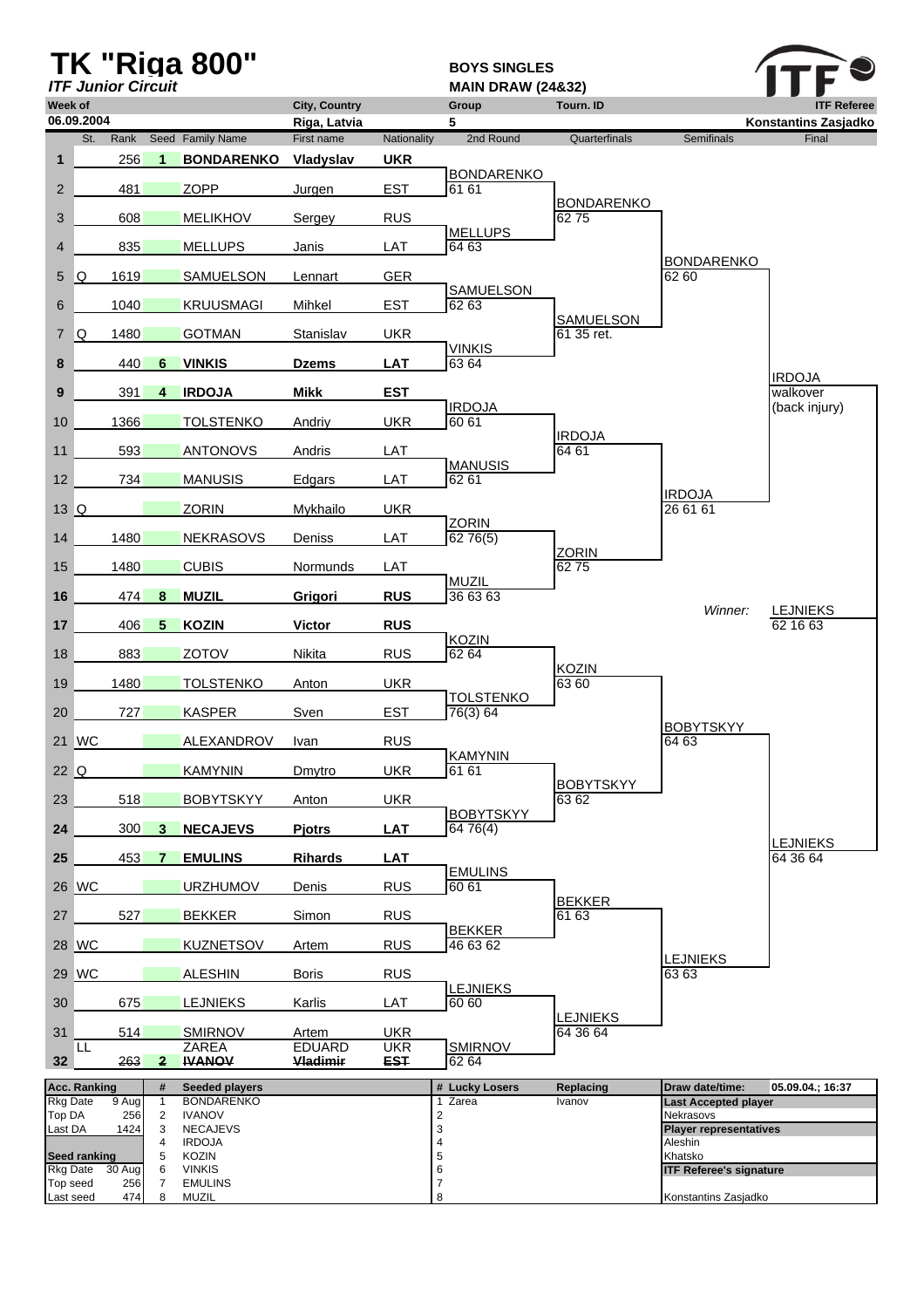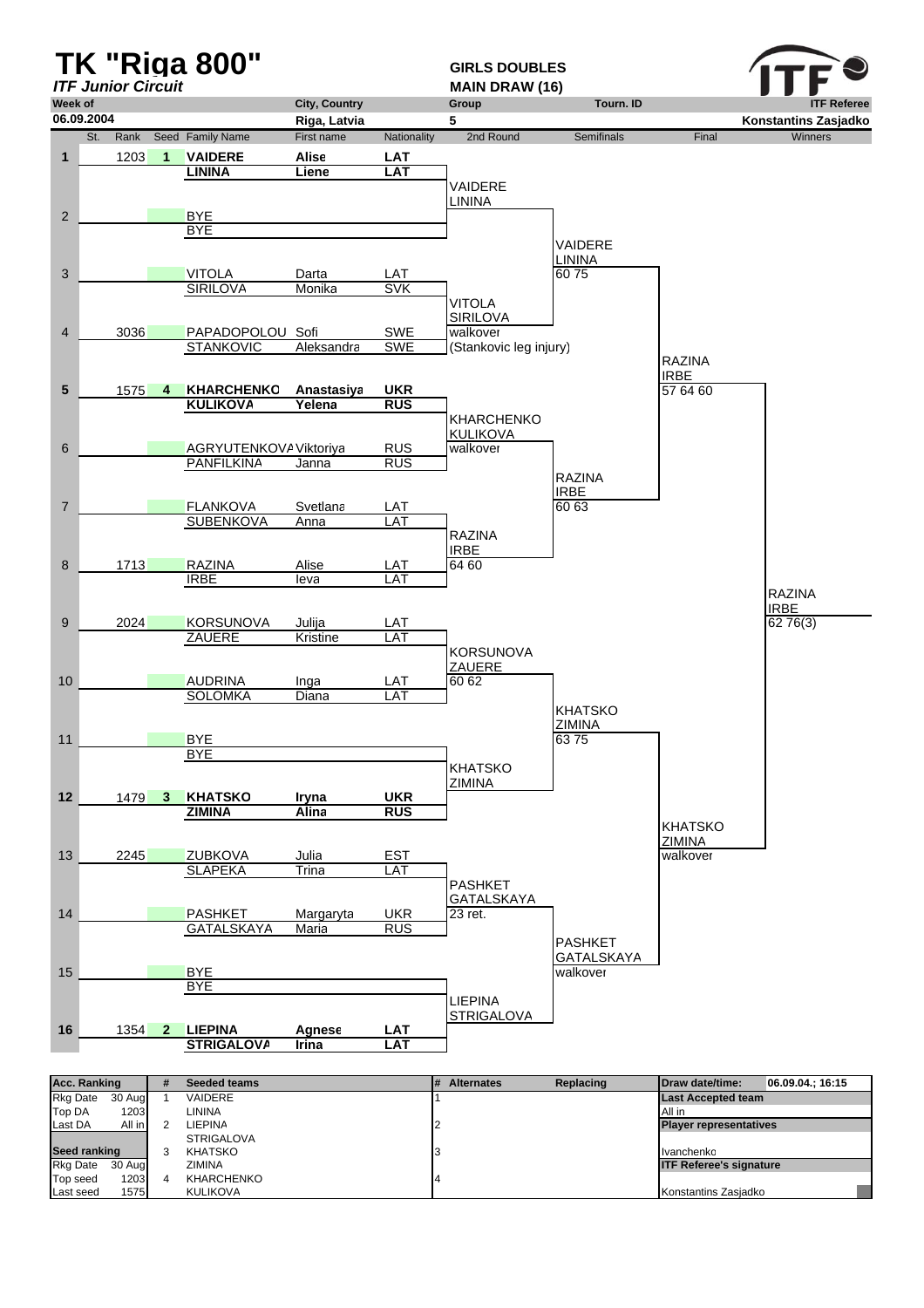

| Rkg Date     | 30 Aug | <b>IRDOJA</b>    | <b>Last Accepted team</b>      |
|--------------|--------|------------------|--------------------------------|
| Top DA       | 872    | <b>ZOPP</b>      | All in                         |
| Last DA      | All in | LEJNIEKS         | <b>Player representatives</b>  |
|              |        | <b>NECAJEVS</b>  |                                |
| Seed ranking |        | <b>SMIRNOV</b>   | Ivanchenko                     |
| Rkg Date     | 30 Aug | <b>BOBYTSKYY</b> | <b>ITF Referee's signature</b> |
| Top seed     | 872    | <b>EMULINS</b>   |                                |
| Last seed    | 1046   | <b>ANTONOVS</b>  | Konstantins Zasjadko           |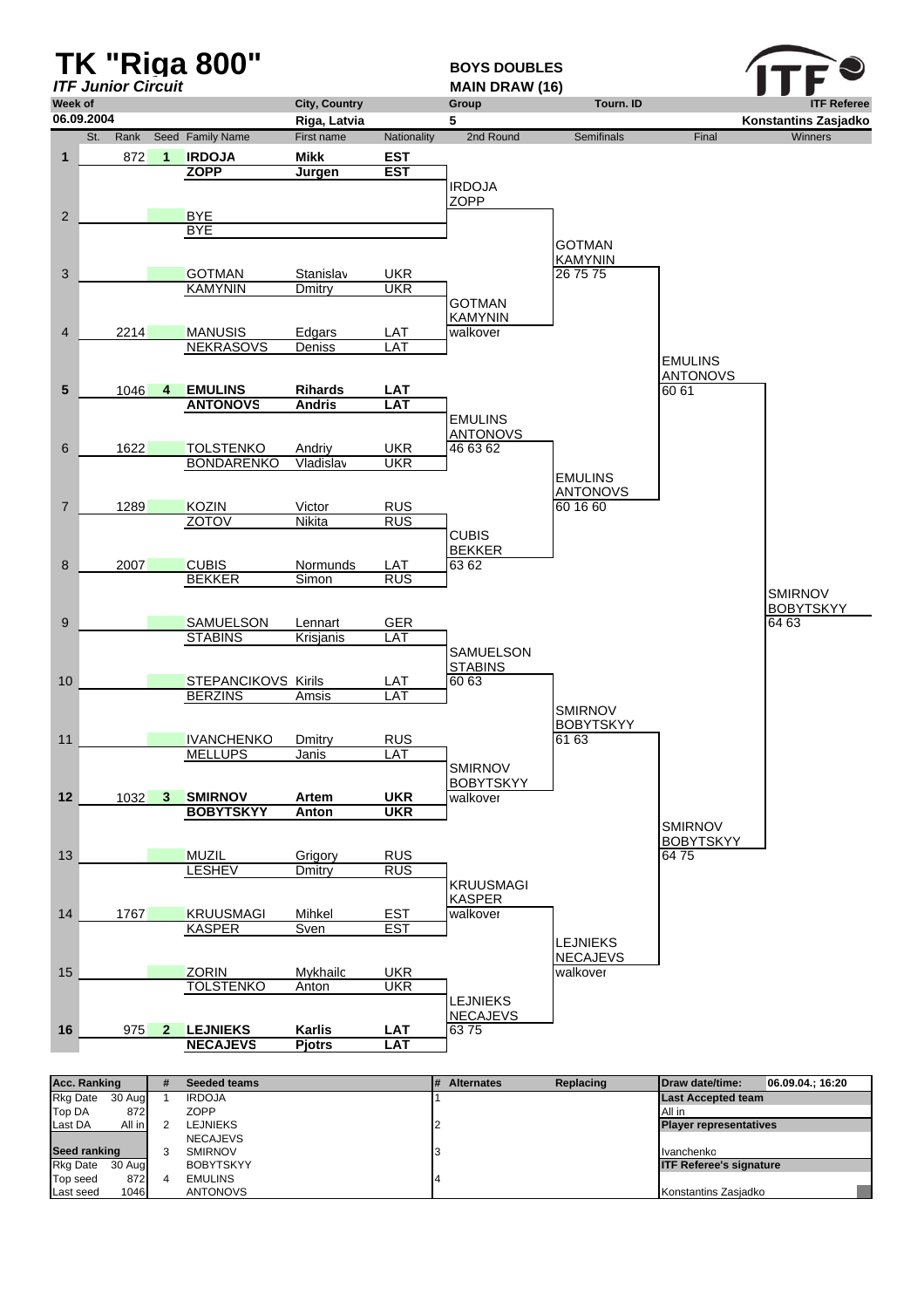| Week of                     | <b>ITF Junior Circuit</b> |                                  | <b>TK "Riga 800"</b>                   | <b>City, Country</b> |             | <b>GIRLS SINGLES</b><br><b>QUALIFYING DRAW (32)</b><br>Group | Tourn. ID                    |                                       | <b>ITF Referee</b>   |
|-----------------------------|---------------------------|----------------------------------|----------------------------------------|----------------------|-------------|--------------------------------------------------------------|------------------------------|---------------------------------------|----------------------|
|                             | 06.09.2004                |                                  |                                        | Riga, Latvia         |             | 5                                                            |                              |                                       | Konstantins Zasjadko |
|                             | St.<br>Rank               |                                  | Seed Family Name                       | First name           | Nationality | 2nd Round                                                    | 3rd Round                    | <b>Finals</b>                         | <b>Qualifiers</b>    |
| $\mathbf{1}$                | 1213                      | $\blacktriangleleft$             | <b>MAKARYCHEVA Valeriya</b>            |                      | <b>RUS</b>  |                                                              |                              |                                       |                      |
| $\overline{2}$              |                           |                                  | Bye                                    |                      |             | <b>MAKARYCHEVA</b>                                           |                              |                                       |                      |
| 3                           |                           |                                  | Bye                                    |                      |             |                                                              | <b>MAKARYCHEVA</b><br>60 60  |                                       |                      |
| $\overline{4}$              |                           |                                  | LOSEVA                                 | Inna                 | LAT         | LOSEVA                                                       |                              |                                       |                      |
| 5                           |                           |                                  | <b>TANI</b>                            | Tuule                | <b>EST</b>  |                                                              |                              | <b>TANI</b><br>61 62                  |                      |
| 6                           |                           |                                  | <b>REINFELDE</b>                       | Monta                | LAT         | <b>TANI</b><br>64 46 61                                      |                              |                                       |                      |
| $\overline{7}$              |                           |                                  | Bye                                    |                      |             |                                                              | <b>TANI</b><br>60 62         |                                       |                      |
| 8                           |                           |                                  | KARBOUSKAYA Valeyria                   |                      | <b>BLR</b>  | <b>KARBOUSKAYA</b>                                           |                              |                                       |                      |
| 9                           |                           |                                  | <b>IESALNIECE</b>                      | Zane                 | <b>LAT</b>  |                                                              |                              |                                       |                      |
| 10                          |                           |                                  | Bye                                    |                      |             | <b>IESALNIECE</b>                                            |                              |                                       |                      |
| 11                          |                           |                                  | AGRYUTENKOV/ Viktoriya                 |                      | <b>RUS</b>  |                                                              | <b>AGRYUTENKOVA</b><br>62 62 |                                       |                      |
| 12                          |                           |                                  | <b>BALODE</b>                          | Liga                 | LAT         | <b>AGRYUTENKOVA</b><br>61 61                                 |                              |                                       |                      |
| 13                          |                           |                                  | <b>ORLOVA</b>                          | Darja                | LAT         |                                                              |                              | <b>STANKOVIC</b><br>75 63             |                      |
| 14                          |                           |                                  | <b>Bye</b>                             |                      |             | <b>ORLOVA</b>                                                |                              |                                       |                      |
| 15                          |                           |                                  | Bye                                    |                      |             |                                                              | <b>STANKOVIC</b><br>62 63    |                                       |                      |
| 16                          | 1518                      | $\mathbf{2}$                     | <b>STANKOVIC</b>                       | Aleksandra           | <b>SWE</b>  | <b>STANKOVIC</b>                                             |                              |                                       |                      |
| 17                          | 1823                      | 3                                | <b>METSGER</b>                         | Julia                | <b>RUS</b>  |                                                              |                              |                                       |                      |
| 18                          |                           |                                  | Bye                                    |                      |             | <b>METSGER</b>                                               |                              |                                       |                      |
| 19                          |                           |                                  | <b>GOLENKO</b>                         | Kira                 | LAT         |                                                              | <b>BUKAJEVA</b><br>60 60     |                                       |                      |
| 20                          |                           |                                  | <b>BUKAJEVA</b>                        | Diana                | LAT         | <b>BUKAJEVA</b><br>60 62                                     |                              |                                       |                      |
| 21                          |                           |                                  | <b>BEZRUKICH</b>                       | Galina               | LTU         |                                                              |                              | <b>BUKAJEVA</b><br>76(1) 64           |                      |
| 22                          |                           |                                  | <b>SIRILOVA</b>                        | Monika               | <b>SVK</b>  | <b>SIRILOVA</b><br>62 61                                     |                              |                                       |                      |
| 23                          |                           |                                  | <b>Bye</b>                             |                      |             |                                                              | <b>SIRILOVA</b><br>61 62     |                                       |                      |
| 24                          |                           |                                  | <b>TANI</b>                            | Teele                | <b>EST</b>  | <b>TANI</b>                                                  |                              |                                       |                      |
| 25                          |                           |                                  | <b>AUDRINA</b>                         | Inga                 | LAT         |                                                              |                              |                                       |                      |
| 26                          |                           |                                  | <b>Bye</b>                             |                      |             | <b>AUDRINA</b>                                               |                              |                                       |                      |
| 27                          |                           |                                  | <b>KOVALIOVA</b>                       | Maryia               | <b>BLR</b>  |                                                              | <b>AUDRINA</b><br>61 61      |                                       |                      |
| 28                          |                           |                                  | <b>ZAVIALOVA</b>                       | lana                 | <b>RUS</b>  | <b>ZAVIALOVA</b><br>6375                                     |                              |                                       |                      |
| 29                          |                           |                                  | <b>KUZNETSOVA</b>                      | Alesya               | <b>RUS</b>  |                                                              |                              | <b>GATALSKAYA</b><br>62 62            |                      |
| 30                          |                           |                                  | <b>GATALSKAYA</b>                      | Maria                | <b>RUS</b>  | <b>GATALSKAYA</b><br>16 76(3) 62                             |                              |                                       |                      |
| 31                          |                           |                                  | <b>Bye</b>                             |                      |             |                                                              | <b>GATALSKAYA</b><br>63 64   |                                       |                      |
| 32                          | 1884                      | 4                                | <b>SUBENKOVA</b>                       | Anna                 | <b>LAT</b>  | <b>SUBENKOVA</b>                                             |                              |                                       |                      |
|                             | <b>Acc. Ranking</b>       | #                                | <b>Seeded players</b>                  |                      |             | # Alternates                                                 | Replacing                    | Draw date/time:                       | 03.09.04.; 19:05     |
| <b>Rkg Date</b><br>Top DA   | 9 Aug<br>1462             | $\overline{1}$<br>$\overline{2}$ | <b>MAKARYCHEVA</b><br><b>STANKOVIC</b> |                      |             | 1<br>$\overline{\mathbf{c}}$                                 |                              | <b>Last Accepted player</b><br>All in |                      |
| Last DA                     | All in                    | 3<br>$\overline{4}$              | <b>METSGER</b><br><b>SUBENKOVA</b>     |                      |             | 3<br>4                                                       |                              | <b>Player representatives</b>         |                      |
|                             | <b>Seed ranking</b>       |                                  |                                        |                      |             | 5                                                            |                              | lesalniece                            |                      |
| <b>Rkg Date</b><br>Top seed | 30 Aug<br>1213            |                                  |                                        |                      |             | 6<br>7                                                       |                              | <b>ITF Referee's signature</b>        |                      |
| Last seed                   | 1884                      |                                  |                                        |                      |             | 8                                                            |                              | Konstantins Zasjadko                  |                      |